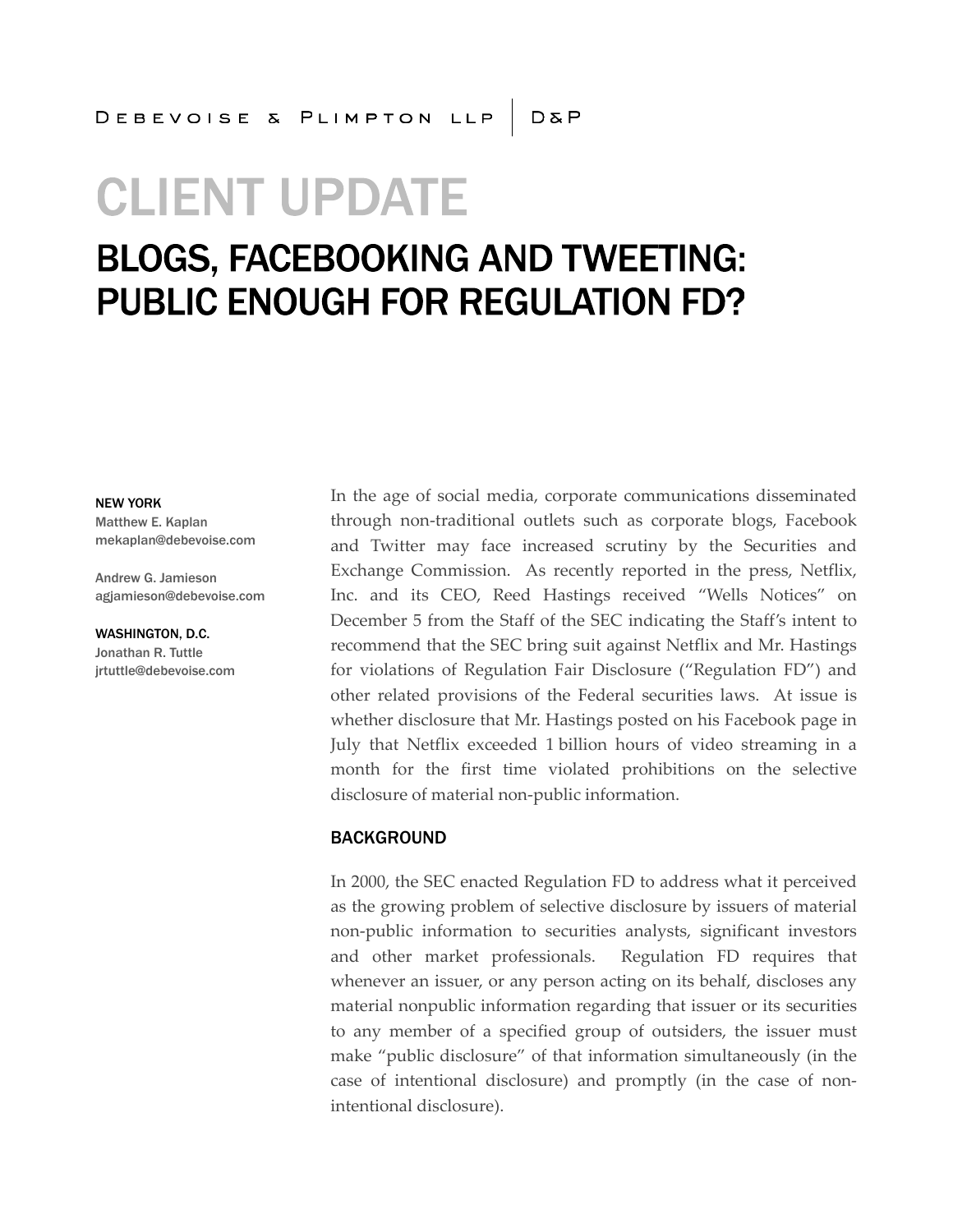### DEBEVOISE & PLIMPTON LLP D&P

Public disclosure may be made by filing or furnishing a Form 8-K with the SEC or disseminating the information through another method reasonably designed to provide broad, non-exclusionary distribution of the information to the public. The most commonly recognized form of broad, non-exclusionary distribution of information to the public is a press release disseminated over a major news wire service.

In 2008, in light of the development and proliferation of company websites since 2000 and an expectation that continued technological advances would further enhance the quality of, and speed with which, information would be delivered and available to investors and the market generally, the SEC issued interpretive guidance that, among other things, provided guidance on when information posted on a company website would be considered "public" for purposes of satisfying Regulation FD. The guidance requires companies evaluating whether information posted on a company website is "public" to consider whether (*1*) the website is a "recognized channel of distribution," *(2)* posting of information on the website disseminates the information in a manner making it available to the securities marketplace in general and *(3)* there has been a reasonable waiting period for investors and the market to react to the posted information. As satisfaction of these conditions is somewhat subjective, many issuers have continued to use press releases and other time-tested distribution methods as their primary means of complying with Regulation FD.

#### THE NETFLIX RESPONSE

In response to the SEC's allegations, Mr. Hastings has publicly offered three arguments in defense of his actions. Mr. Hastings' first and primary argument is that more traditional public disclosure was not required because, due to his 200,000 followers (many of whom are reporters and bloggers who he asserts republished the information in question), Facebook itself is a "very public" forum (i.e., Facebook constitutes a method of dissemination on par with a traditional press release disseminated over a major news wire service). If successful, this argument would represent both a step beyond the SEC's 2008 interpretive guidance (which was limited to the use of company websites) and potentially open a Pandora's box of questions around whether and to what extent other social media platforms are "Facebook equivalents" for purposes of Regulation FD compliance. Mr. Hastings also argues that Netflix had previously disclosed on its corporate blog that it was nearing the 1 billion hours milestone and, as such, his Facebook post did not constitute a selective disclosure of material non-public information. While a corporate blog may be more analogous to a company website than a Facebook post, Mr. Hastings and Netflix would need to demonstrate that the corporate blog itself satisfies the SEC's 2008 interpretive guidance. Finally, Mr. Hastings argues that, even if the Facebook post was not public for purposes of Regulation FD, statistics related to hours of streaming video are not "material" for purposes of the Federal securities laws. Whether this argument is